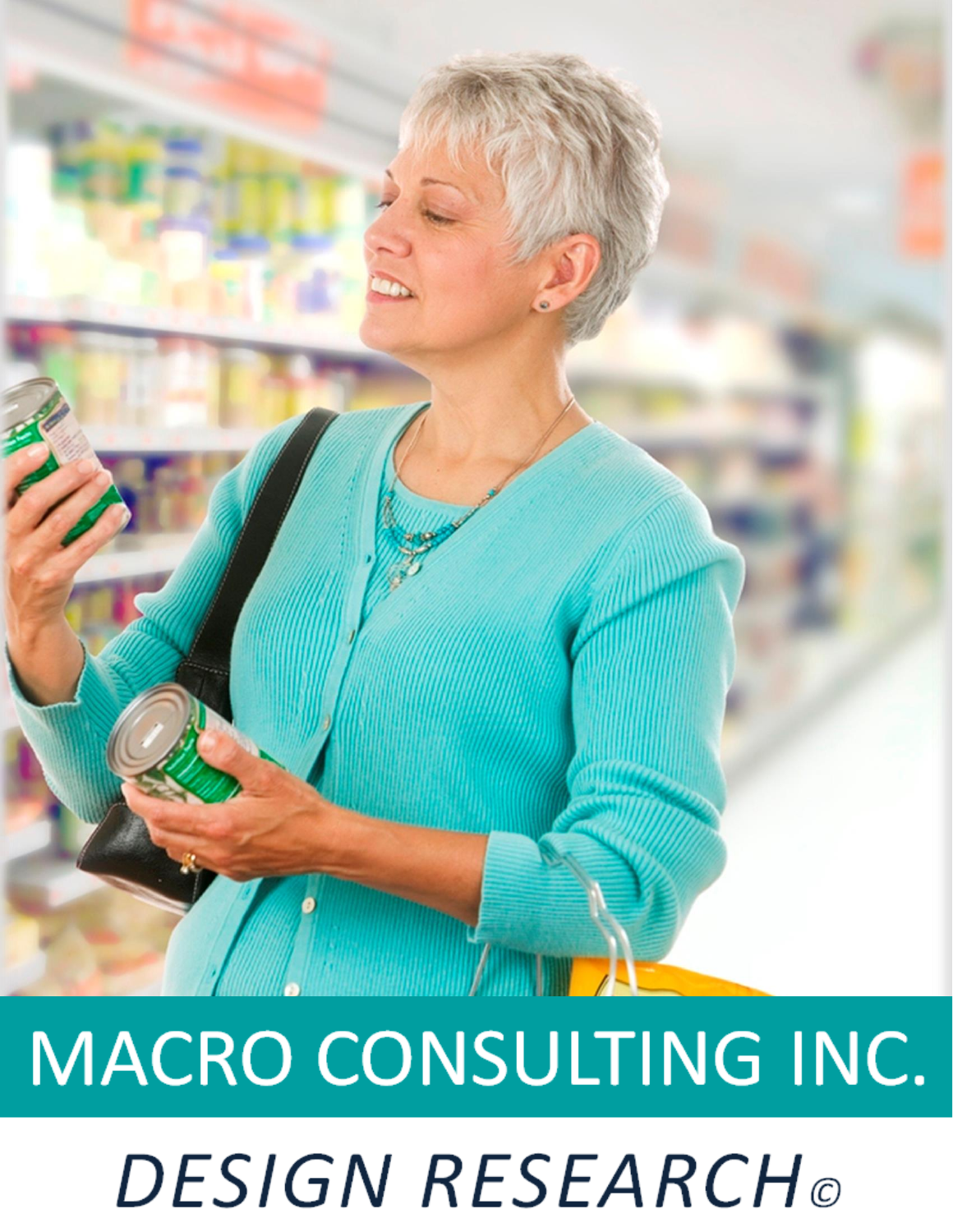

## Why Package Design Research?

Design elements such as colors, shapes, typefaces, photographs and vignettes can have a powerful effect on the behavior of consumers and shoppers. Your branded package design needs to communicate to shoppers instantly and convince them to choose your product

rather than any other on the shelf. Your package is the final sales pitch at the "moment of truth", when brand-choice decisions are made. It is impossible to know the impact of your package design without proper design research.

### How Consumers and Shoppers Feel and Behave

**Understanding the difference between consuming and shopping!** People act differently in different environments. At home, we are consumers and make decisions around purchasing and brands based on our behaviors and needs. Once in the store, the "Kleenex" box which got into our shopping list might not fall into the shopping basket.

**Understanding the behavior patterns of consumers and shoppers through proper research!** How they feel and behave when it comes to not only your products, but the entire product environment and how their attitudes impact their consumption are critical to competitive organizations.

**Package design research answers the questions** about what capture consumers' attention, build your business and define your brand personality.



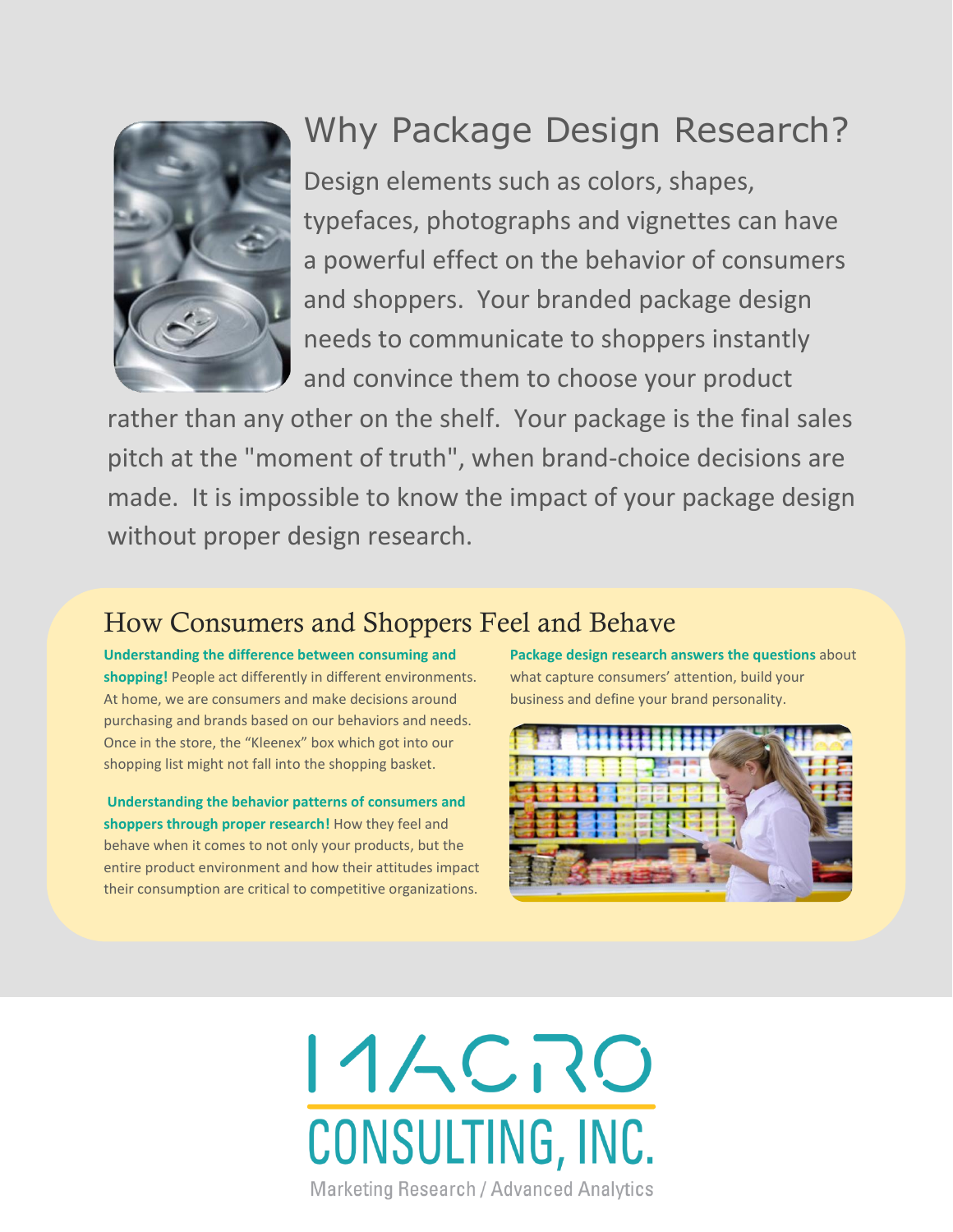## Virtual Shopping and The ASSOCIATION **TEST**

The Association Test has been designed to measure both the conscious and subconscious communication values of designs which influence human behavior.

The Association Test interview consists of showing the respondent two to five different visuals, simultaneously, e.g., brand names, logos or packages.

Respondents are asked to pick one and only one of the visuals shown to them as being most strongly associated with each statement in an attribute/imagery battery. Respondents are required to select one visual, and only one visual, as most associated with each phrase. After completing the battery, respondents are asked for which visual they would most want to win a gift certificate (of appropriate monetary value) if their name were drawn in a random drawing and why.

In this way, we will be able to measure whether or not one design better communicates, either consciously or subconsciously, certain key attributes such as freshness, naturalness, quality, healthfulness



and sophistication. Also, by correlating imagery associations with preference, we will be able to identify the specific reasons why respondents prefer one brand over the other, even when the respondents themselves are unaware of those reasons.

## How Packaging Affect Consumer and Sales

#### Visual Response

Shoppers are affected by all the elements of package: colors, shapes, symbols, and words.

Companies employ successful brand strategy from advertising to web presence but mainly it is the packaging that has the most direct impact on a product's sale. Product package is no longer just a means of protection during transport, it is the vehicle that reflect the product's brand and image, an important factor in product's success.



A well-design package gets a customer to pick up your product to take a closer look, which ultimately puts you one step closer to making that sale. To ignore the importance of packaging in today's market is your own product's death.

#### Rational Response

Rational responses to packaging are based on explicit messages and their degree of believability considering how long people spend in front of a store shelf, faced with numerous packages, images, and messages, fewer words the better. Your package needs to capture the visual attention while clearly conveying an important message about the product. Good design research

> helps identify and target your audience so your message will be more direct and powerful.

#### Emotional Response

The way a package design makes shoppers feel is one of the most important aspects of developing packaging that will boost brand awareness, recall and most of all, loyalty. Design research plays an important role in identifying those perceptions critical to motivating the customer to grab your package instead of your competitors'.

It does not stop there, consumer feelings and perceptions are constantly evolving and your package design will need to evolve with the same rhythm to continually meet consumer expectations and attract the shopper at the shelf level.